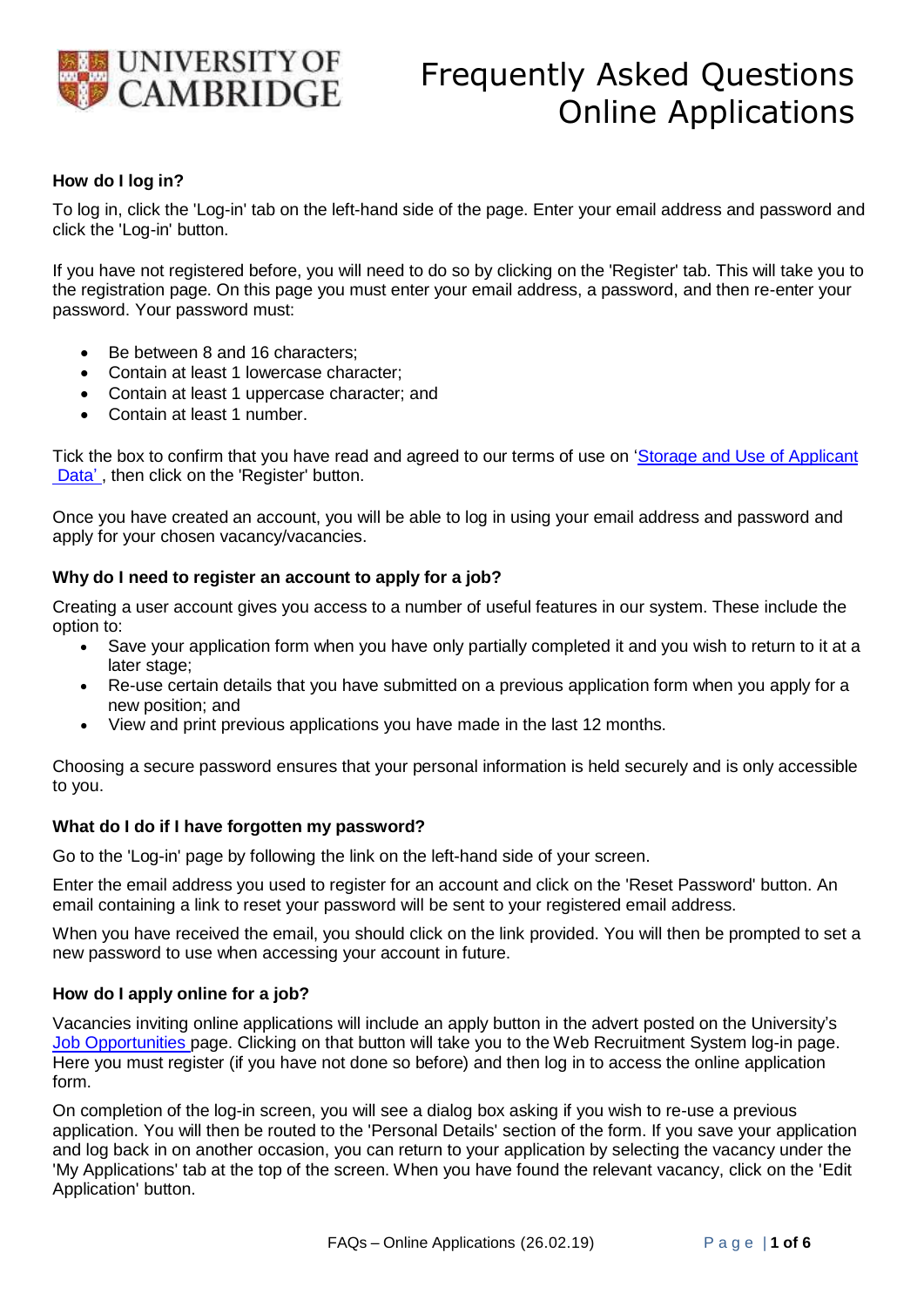

You should complete each section of the application form. Any fields that you are required to complete are marked with an asterisk (\*). Whenever you see the information ('i') button you can click it to access help for completing a specific field. When you have completed each section, you should use the check box towards the bottom of the screen to record that the section is complete, and then click on the 'Save' or 'Save and Next' button.

You can complete each section of the application form in any order you choose; click on the tab of the section you wish to complete. Alternatively, when you have completed a section, click 'Save and Next' to be moved automatically to the next section.

The final section, 'Submit', will list any fields with an asterisk (\*) that you have failed to complete. If you have completed all the necessary information, a PDF copy of your application will be available to download and save/print prior to submission of your application.

Please note: you will not be able to change your application once you have submitted it. If you are expecting any details in your application to change before the closing date of a vacancy, you may wish to submit your application once this change has taken place.

When you are ready to submit your application, you need to read and agree to the Applicant Declaration on the 'Submit' page. To confirm your agreement, click 'Yes' and then click on the 'Submit Application' button at the bottom of the page.

You application is now complete. You will receive an auto-acknowledgement email confirming the submission of your application.

The system will direct you to the 'My Applications' page. Your application status should now be showing as 'Submitted'. You can download a PDF of your application by clicking on the 'Download Application' button. A PDF of your application will appear on the screen. Click on the PDF to open it. You can now print this page in the same way as you would normally print a web page (in most browsers, go to the 'File' menu and choose 'Print', or use shortcut keys Ctrl+P in Windows, and Command+P on a Mac). You can also save the PDF to your own computer if you wish to do so.

Once you have finished viewing and/or printing the summary, close the PDF to return to the Web Recruitment system.

# **What information will I need to fill out the application form?**

It may be useful to have the following information available to assist with the completion of your application form:

- Details of your qualifications and training, including awarding bodies, dates of awards, and results;
- Details of your employment history;
- Your referees' names and contact details.

However, you can start your application without having this information to hand. You can save and return to it later.

## **Will the Web Recruitment System re-use any of my details from prior applications?**

If you have submitted an online application via our Web Recruitment system within the last 12 months, you will be able to re-use certain details in your new application. These details will include personal information such as your name(s), address, equal opportunities; and, where applicable, educational details.

You will be asked to select whether you would like to re-use information from your latest application when applying for a new position. If you select 'Yes' then information will be taken from your latest submitted application, or your latest applications if you have recently applied for roles using different application forms. These details can be amended in the new application. If you select 'No' then a blank application form will be created.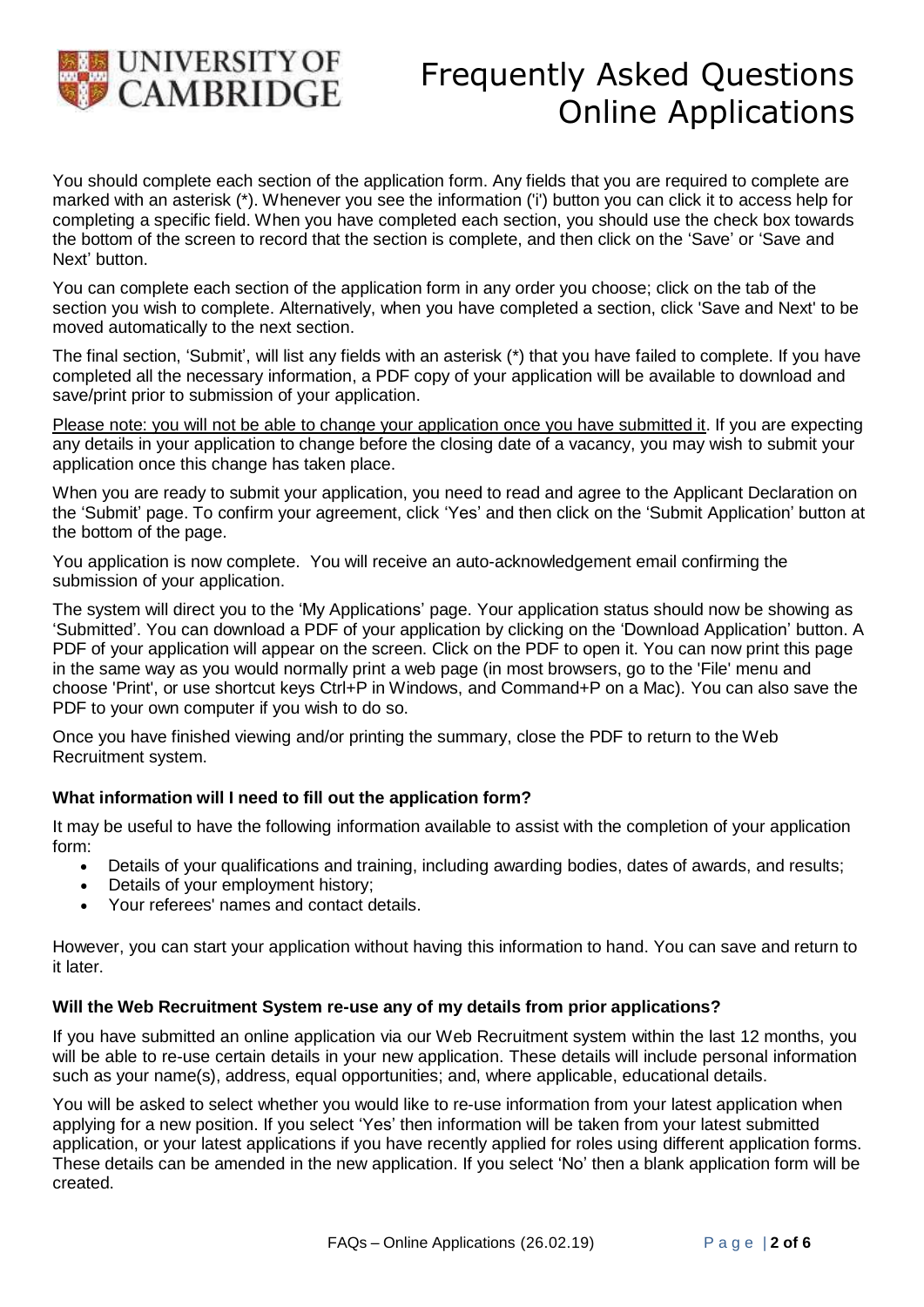

The system will use the most up-to-date information available; however, we urge you to review data re-used by the system to check that it remains accurate for your new application.

# **What types of file can I attach to my application?**

Some vacancies do not require any attachments to be uploaded as all of the information we need is collected in the application form. For other vacancies, you will be required to upload documents (such as a Curriculum Vitae and covering letter). Where these are required, an 'Upload' section appears in the application form. Details of the documents that you need to provide will be given in the advert and/or Further Information document for the vacancy. If you upload any additional documents which have not been requested, we will not be able to consider these as part of your application.

The Web Recruitment system supports the following preferred file types are supported:

- Microsoft Word (.doc, .docx)
- Powerpoint (.ppt, .pptx)
- Plain text (.txt)
- Rich text format (.rtf) most word processors can produce files in this format

If you cannot upload a file in any of these formats, you may also upload a \*.pdf file.

A maximum file size of 4MB is allowed with an overall limit of 10MB per application. Other types of files will not be accepted by the system. Any file you upload will be converted to a file in PDF/A format. You will have a chance to review the converted document before submitting your application.

Where possible, you should submit an original electronic document rather than a scan of a paper document. If you need to submit a scanned document, then scanner software will often allow you to scan directly to a PDF file. If this isn't possible then you can paste the image produced by the scanner into a word processor document and submit that. Make sure that the image is legible.

Please check the following before you attach your documents:

- 1. Files are not password protected or encrypted;
- 2. Documents do not contain any macros or other executable code; and
- 3. Documents are not read only.

Otherwise, the system may prevent you from uploading the document or we may not be able to view your documents properly or consider them as part of your application.

## **Am I able to save an application and return to it at a later stage?**

You can save your application and return and complete it at a later stage. Click on the 'Save' button at the bottom of the page that you are currently completing. Your application will then be saved and can be modified at any time up to the closing date for the vacancy. You can then log out of the Web Recruitment System.

When you are ready to continue with your application, log back in. A list of all applications you have started will be shown under the 'My Applications' tab. Navigate to the relevant vacancy and click on the 'Edit Application' button at the far right of the screen.

You will then return to the relevant vacancy where you can continue to complete your application.

#### **How do I return to a saved application?**

When you are ready to continue with a saved application, log back in to the system. A list of all applications you have started will be shown under the 'My Applications' tab. Navigate to the relevant vacancy and click on the 'Edit Application' button at the far right of the screen.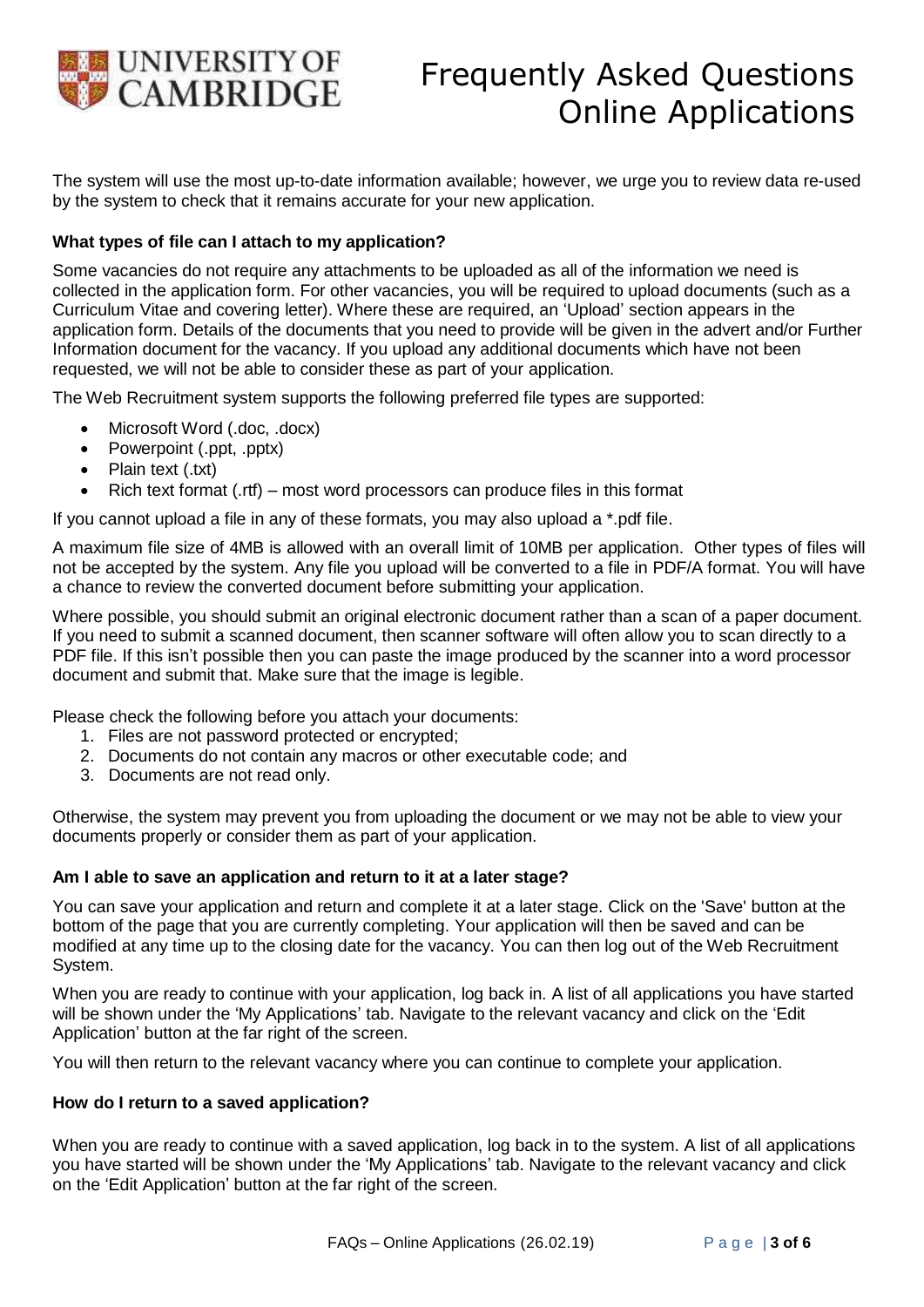

You will then be routed to the relevant saved application form, which you can continue to complete.

### **How do I print a copy of my application form?**

To view a printable version of a saved application form, click the 'My Applications' tab. This will provide a summary of all your current applications. Navigate to the correct vacancy in the Existing Applications table. At the right-hand side of the screen, click on the 'Review Application' button. A PDF of your application will appear on the screen. Click on the PDF to open it. You can now print this page in the same way as you would normally print a web page (in most browsers, go to the 'File' menu and choose 'Print', or use shortcut keys Ctrl+P in Windows, and Command+P on a Mac). You can also save the PDF to your own computer if you wish to do so.

Once you have finished viewing and/or printing the summary, close the PDF to return to the Web Recruitment system.

### **How long do I have to submit my application?**

Unless otherwise stated in the advert, all vacancies will close at 23:59 (UK-time) on the advertised closing date, it will not be possible to start a new application or resume any application in progress for the vacancy after this time.

### **Can I see the Advert / Further Particulars for a job I've applied for once the vacancy has closed?**

When viewing your list of applications, click on the down button to the right of "Review Application" This will give the option to "View Advert" which will give you a copy of the latest advert for that vacancy along with a link to any Further Information files associated with the advert.

| * Review Application |
|----------------------|
| <b>G</b> View Advert |
|                      |

#### **How do I amend my application after it has been submitted?**

You will not be able to amend an application after it has been submitted.

If there is still time before the deadline, and you wish to add extra information to your application then please do not submit your application until you have all the necessary information to hand. This will allow you time to enter the correct information and submit your application in time to meet the deadline.

If you have any further queries then please contact the department in which the vacancy is based. Contact details can be found in the advert and/or Further Information document for the vacancy.

#### **How do I withdraw my application?**

If you have submitted an application and no longer wish to be considered for the position, please contact the department in which the vacancy is based. Contact details can be found in the advert and/or Further Information document for the vacancy.

#### **How do I view my previous applications?**

To view a list of your current and previous applications, log in to your account. Under the 'My Applications' tab you will be able to view any current or previous applications made to the University in the last 12 months.

To view an application you have already submitted, click the 'Review Application' button against the relevant vacancy. A PDF will now be downloaded that you can review or print as required. Please note: information that you have entered in the Equal Opportunities and Adjustments section of the form will not be shown in your application. This is because this sensitive information is held in a separate, restricted access area in our system and is not used as part of the selection process.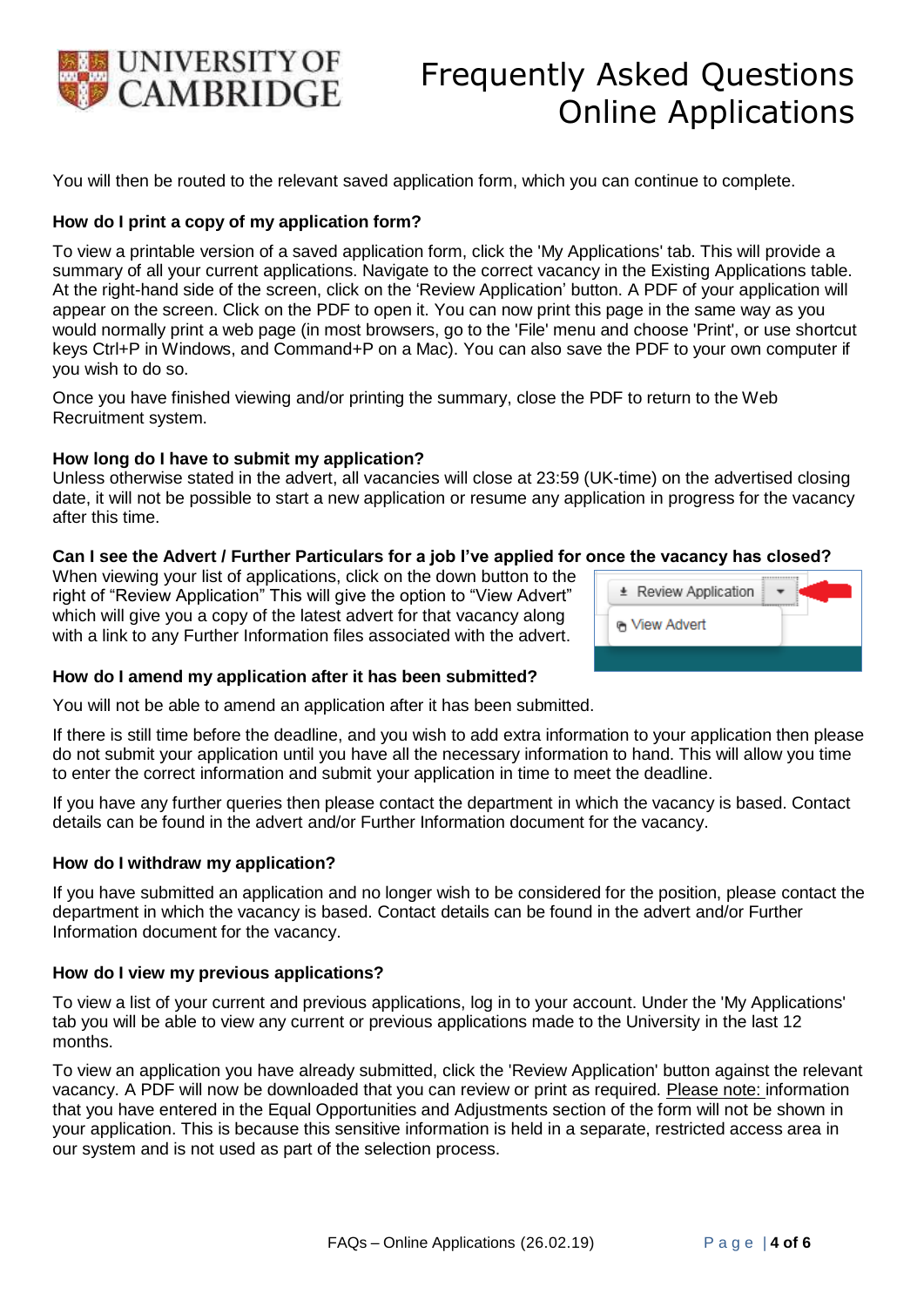

### **How will my personal information be stored?**

Your information is held securely in a database that is owned and maintained by the University of Cambridge. Until you submit an application to the University, the information you provide will not be made accessible to the department to which you are applying.

When you have submitted an application, the information provided will be used to assess your suitability for the post according to the requirements stated in the advert and/or Further Information document for the vacancy. Applications will not include any equal opportunities information – this will have been automatically separated out and stored in a restricted access area of the system.

The University's retention policy for recruitment documentation is that it will be destroyed 12 months from the closing date, unless the successful applicant requires a Certificate of Sponsorship when immigration rules require documents to be retained until a UKVI compliance officer has approved them.

Further information can be found in our Storage [and Use of](http://www.hr.admin.cam.ac.uk/hr-staff/hr-data/applicant-data) Applicant Data policy, to which you must agree when registering to use the Web Recruitment System, and when submitting an application.

#### **Do I have to apply online?**

Where a vacancy at the University of Cambridge accepts online applications, you will normally be expected to apply using this method. Completing an online application offers many benefits, including guaranteed delivery and immediate confirmation of submission.

If you are unable to apply online, for example, because you have a disability which prevents you from doing so, please contact the department you are applying to in order to request an application form in an alternative format. Contact details can be found in the advert and/or Further Information document for the vacancy.

## **How do I provide information relating to Tier 2 Certificate of Sponsorship?**

If you require a Tier 2 Certificate of Sponsorship in order to apply for a visa and take up your University appointment, you will normally be sent an email inviting you back to the system to enter or upload the required information (e.g. your passport number, the number of points you have scored on the UK Visas and Immigration points-based calculator and copies of certain documents). We will use the information you provide to apply for a Certificate of Sponsorship from the UK Government. When a Certificate has been issued, you will then need to use it to apply for a visa. Please contact the person specified in the job advert and/or Further Information document for the vacancy if you have any questions about this process.

#### **How and when will references be taken up?**

The timing of reference requests will depend on the type of vacancy and what you have told us about when we can contact you referees.

Reference requests are normally sent electronically at the required point in the process to referees for whom you have:

- Supplied an email address; and
- Indicated in the application form that they can be contacted at that time (you have the option to tell us that referees can be contacted during the selection process, or only if you receive an offer of employment).

Where you have indicated on the application form that you do not wish the referee to be contacted before you have received an offer, the recruiter will not contact the referee until you have accepted our conditional offer.